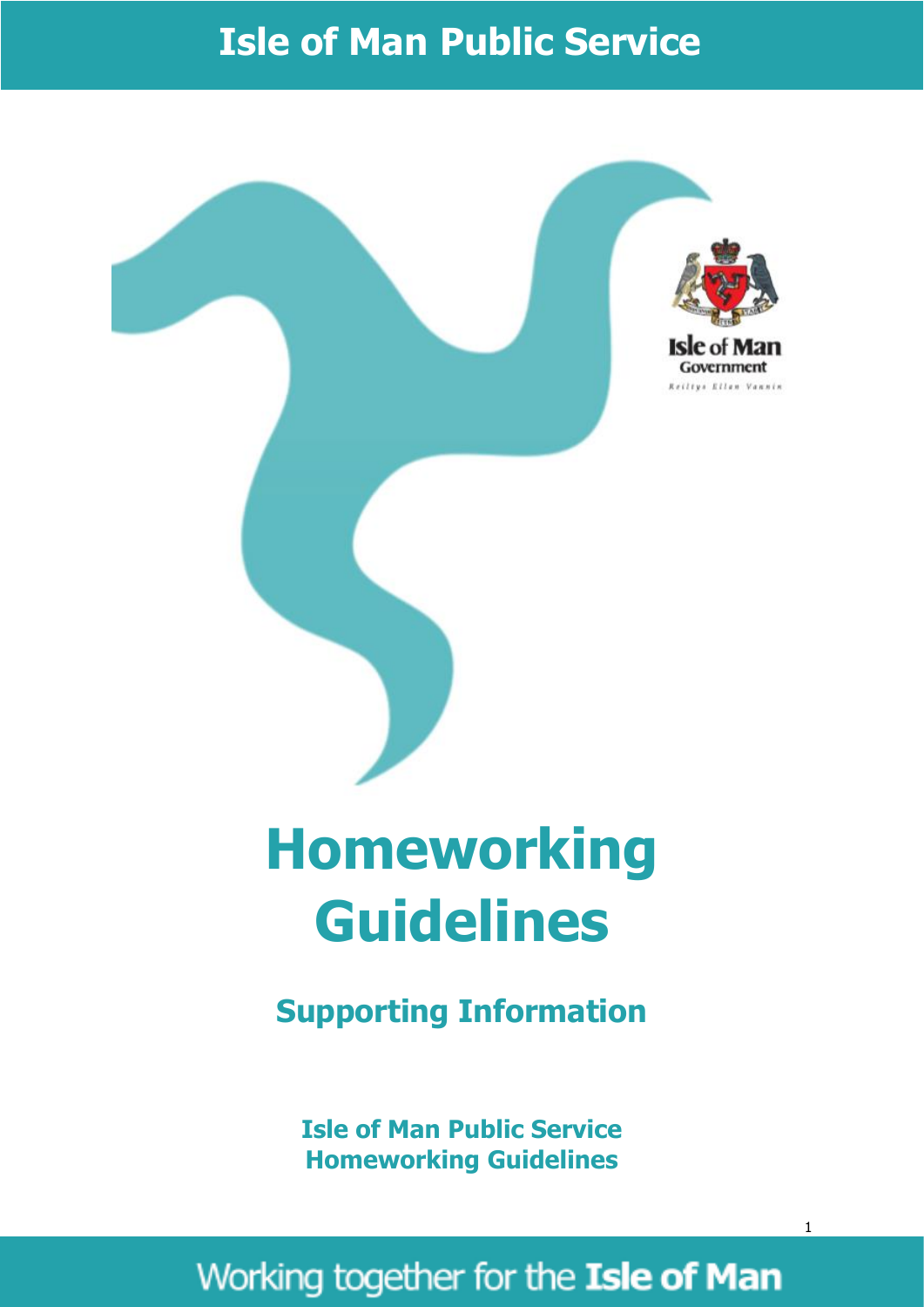### **Isle of Man Public Service**

Homeworking can offer flexibility to both employers and employees. The key to success is mutual understanding and trust, leading towards mutual benefit. This relies on collaborative working between the employee and the line manager.

#### **Top 10 Tips for Managers**

- 1. Encourage people seeking to work remotely there truly are benefits for everyone
- 2. Familiarise yourself/ the team with the policy and guidelines so that everyone knows the framework that we work within and there are no nasty surprises
- 3. Keep in regular contact with each team member to maintain individual working relationships and support their wellbeing
- 4. Maintain regular contact across the team/s this may require more effort to create interaction where people are not physically working together as much as they were previously
- 5. Trust and empower your people to deliver people can do amazing things remotely and team members do not have to be at a desk in your office to be doing a good job
- 6. Use good performance management and regular catch ups to ensure outputs/outcomes are being delivered and people remain motivated and focused on the priorities for their role
- 7. Use remote working as an opportunity to streamline your processes to ensure that work across people/teams is as efficient as possible
- 8. Some things will always be better or can only be done face to face and that's fine!
- 9. Ensure that you can maintain the balance of benefit for individual, team, Department and customer. If any of these is suffering, or demands change, take time to review and evolve how remote working is applied in your team
- 10. Be relentless in your pursuit of all the opportunities that remote working offers to save money for Government and create a positive impact on our environment. Saving the Economy and solving the Climate Emergency are two of our key goals. Do you need all the office space you have always had? Does everyone need to drive to that meeting? Do you need a desktop computer and a laptop/phone/tablet? Do you need to all be at work for 9 or can some remote in to reduce the commute traffic? Can some people start early and others work late to provide a better customer service?

# Working together for the Isle of Man